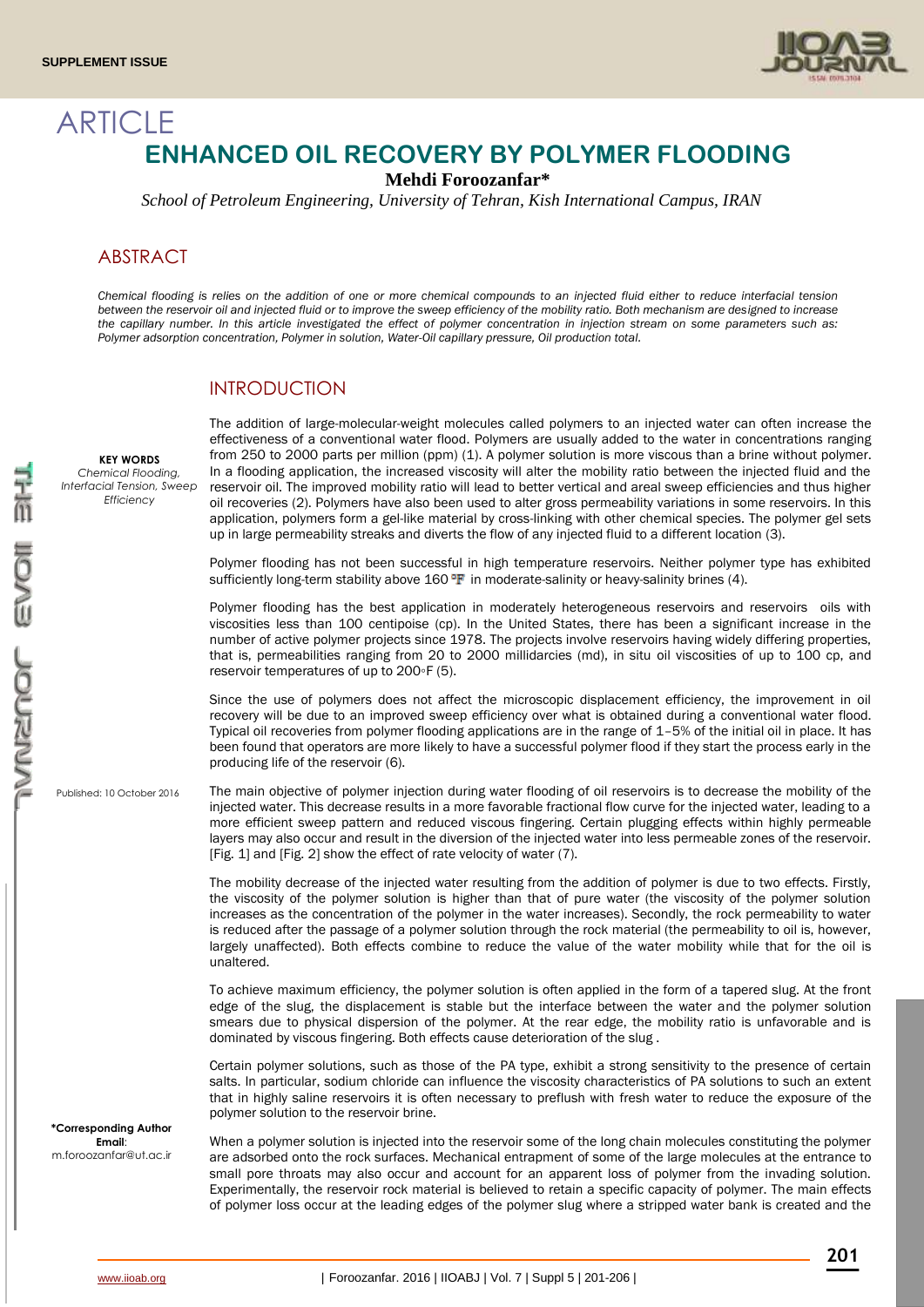

slug width is gradually reduced in time. Some desorption effects can occur as the trailing edge of the slug passes but these effects are usually small compared with the adsorption losses.



**Fig . 1:** High rate case – oil is expelled into nearly residual oil saturation part of reservoir and is therefore hardly mobile





#### **Fig. 2:** Low rate case – oil is expelled into high oil saturation part of reservoir with good mobility

……………………………………………………………………………………………………………………………………..

A further effect caused by the adsorption and entrapment processes is a reduction in the relative permeability of the polymer solution. The reduction results from an interaction between the aqueous solution and the polymer retained by the rock material. For modeling purposes it will be assumed that the reduction in permeability to the polymer solution is proportional to the quantity of polymer lost to the rock material. The permeability of the rock to water is thus permanently reduced after the passage of a polymer slug compared to its value before the passage.

In core flooding experiments, it is often observed that injected polymer slugs break through to producers earlier than tracer slugs (for example, Nacl). The polymer fluid velocity is higher than that of the tracer fluid within the porous medium and is due to the fact that only a fraction of the total pore space is available to the polymer fluid. As the inaccessible pore space to the polymer fluid increases, the effective polymer velocity through the rock increases and leads to a faster breakthrough of polymer.

The rheology of polymer solutions is not simple. At low flow rates the viscosity of the solution is approximately constant and depends only on the concentration of polymer in the solution. At higher flow rates the solution viscosity reduces in a reversible (elastic) manner. At even higher velocities the large polymer molecules begin to break up, and the viscosity reduction becomes irreversible (plastic). The effects tend to be greatest in the vicinity of injection wells where the fluid velocity is greatest, and so is the shear rate.

### Method

#### The polymer flood simulation model

The flow of the polymer solution through the porous medium is assumed to have no influence on the flow of the hydrocarbon phases. The standard black- oil equations are therefore used to describe the hydrocarbon phases in the model .

Modification is required to the standard water equation and additional equations are needed to describe the flow of polymer and brine within the finite difference grid. The water, polymer and brine equations used in the model are as follows:

$$
\frac{d}{dt}\left(\frac{VS_{w}}{B_{r}B_{w}}\right) = \sum \left[\frac{TK_{rw}}{B_{w}\mu_{w}}\frac{ef_{rw}}{ef_{r}R_{R}}(\delta P_{w} - \rho_{w}g D_{Z})\right] + Q_{w}
$$
\n(1)

$$
\frac{d}{dt}\left(\frac{VS_W^*C_p}{B_pB_W}\right) + \frac{d}{dt}\left(V\rho_rC_a\frac{1-\emptyset}{\emptyset}\right) = \sum \left[\frac{TK_{rw}C_p}{B_w\mu_p\frac{df}{R_K}}(\delta P_W - \rho_WgD_Z)\right] + Q_WC_p\tag{2}
$$

$$
\frac{d}{dt} \left( \frac{VS_W C_n}{B_F B_W} \right) = \sum \left[ \frac{TK_{TW} C_n}{B_W \mu_{s \, df} R_K} (\delta P_W - \rho_W g D_Z) \right] + Q_W C_n \tag{3}
$$

$$
S_W^* = S_W - S_{dPV} \tag{4}
$$

**Where** 

 $S_{dav}$ : Denotes the dead pore space within each grid cell.

 $C_{n}$ : Denotes the adsorption isotherm which is a function of the local polymer solution concentration.

**202**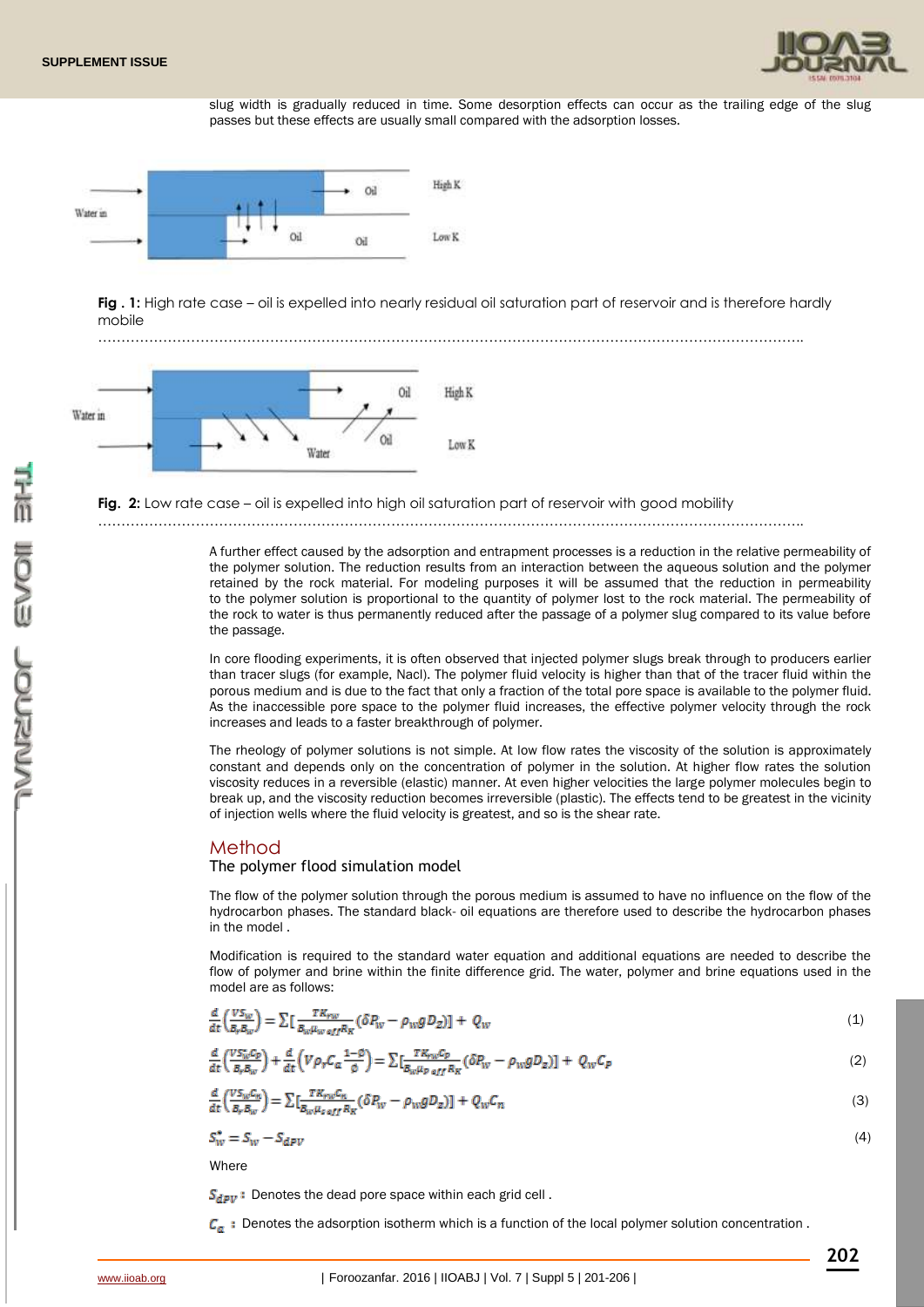

 $\rho_r$ : Denotes the mass density of the rock formation.

 $\emptyset$  : Denotes the porosity.

 $\rho_w$ : Denotes the water density.

 $R_K$ : Denotes the relative permeability reduction factor for the aqueous phase due to polymer retention.

 $C_n$ ,  $C_p$ : Denote the local concentration of polymer and sodium chloride in the aqueous phase.

 $\mu_{\text{eff}}$ : Denotes the effective viscosity of the water, polymer and salt components.

 $D<sub>x</sub>$ : Is the cell center depth.

The model makes the assumption that the density and formation volume factor of the aqueous phase are independent of the local polymer and sodium chloride concentrations.

The principal effects of polymer and brine on the flow of the aqueous phase are represented by equations (1) to  $(4)$ .

The fluid viscosities(  $\mu_w$  eff,  $\mu_p$  eff,  $\mu_s$  eff) are dependent on the local concentrations of salt and polymer in the solution. Polymer adsorption is represented by the additional mass accumulation term on the left hand side of equation (2) .

#### Treatment of fluid viscosities

The viscosity terms used in the fluid flow equations contain the effects of a change in the viscosity of the aqueous phase due to the presence of polymer and salt in the solution. However, to incorporate the effects of physical dispersion at the leading edge of the slug and also the fingering effects at the rear edge of the slug the fluid

components are allocated effective viscosity values that are calculated using the Todd Longstaff technique. The effective polymer viscosity is taken to be :

 $\mu_{P,eff} = \mu_m (C_P)^{\omega} \cdot \mu_P^{1-\omega}$ 

(5)

 $\omega$ : is the Todd-Longstaff mixing parameter.

The mixing parameter is useful in modeling the degree of segregation between the water and the injected polymer solution. If  $\omega = 1$  then the polymer solution and water are fully mixed in each block. If  $\omega = 0$  the polymer solution is completely segregated from the water.

The partially mixed water viscosity is calculated in an analogous manner using the fully mixed polymer viscosity and the pure water viscosity  $(\mu_w)$ ,

 $(6)$ 

## Treatment of polymer adsorption

Adsorption is treated as an instantaneous effect in the model. The effect of polymer adsorption is to create a stripped water bank at the leading edge of the slug. Desorption effects may occur as the slug passes. The adsorption model can handle both stripping and desorption effects.

#### Treatment of permeabilities reductions and dead pore volume

The adsorption process causes a reduction in the permeability of the rock to the passage of the aqueous phase and is directly correlated with the adsorbed polymer concentration. In order to compute the reduction in rock permeability, the user is required to specify the residual resistance factor (RRF) for each rock type. The actual resistance factor can then be calculated:

$$
R_K = 1 + (RRF - 1) \frac{c_a}{c_{a\ max}}
$$

(7)

The value of the maximum adsorbed concentration ,  $C_{a max}$ , depends on the rock type and needs to be specified by the user .

#### Treatment of shear thinning effect

The shear thinning of polymer has the effect of reducing the polymer viscosity at higher flow rates . The flow velocity is calculated as :

$$
V = B_{W'} \frac{F_W}{\phi A} \tag{8}
$$

**Where** 

 $F_w$ : is the water flow rate in surface units.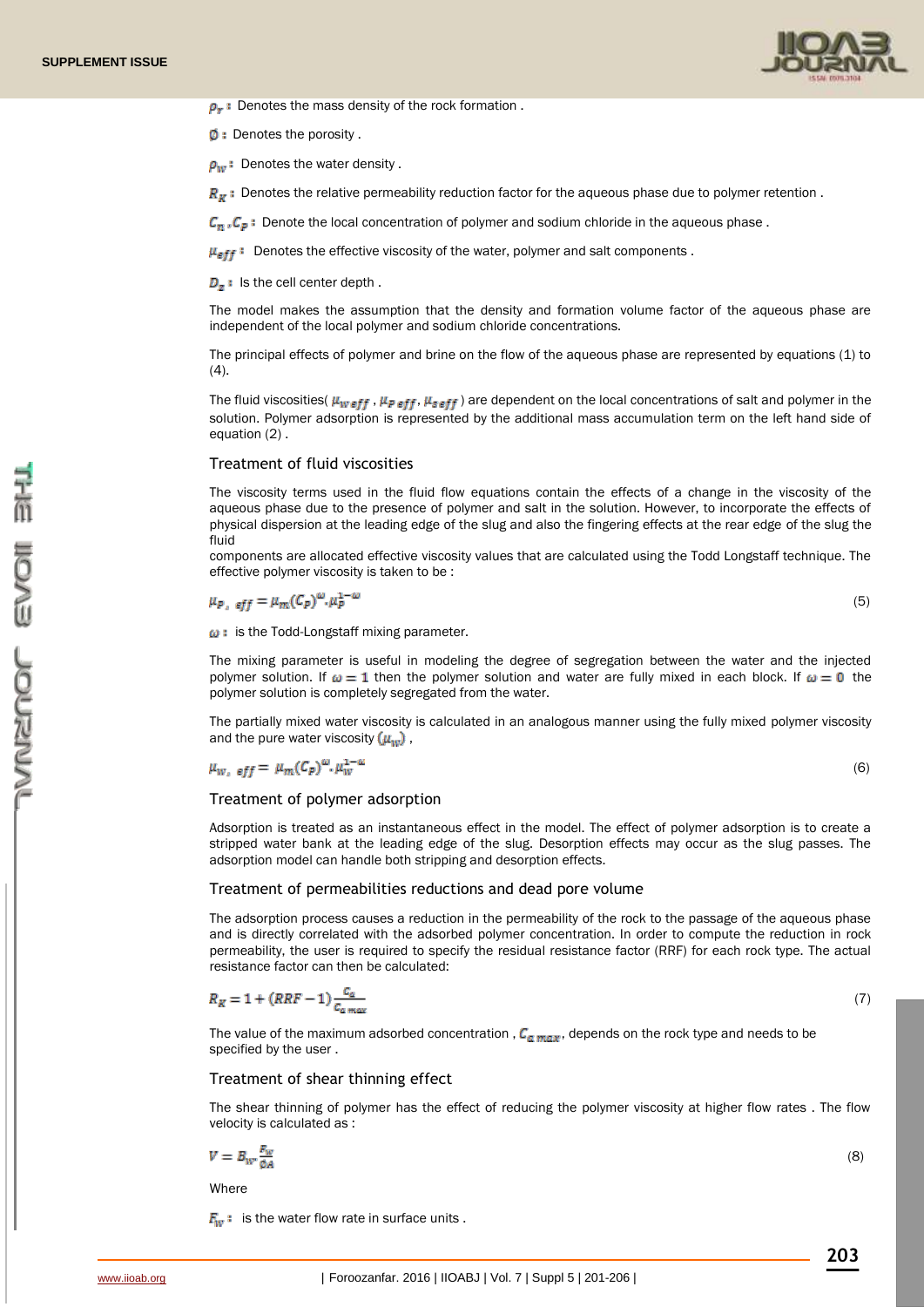



 $\emptyset$  : is the average porosity of the two cells.

A : is the flow area between two cells .

The reduction in the polymer viscosity is assumed to be reversible, and is given by :

 $\mu = \mu_w[(P-1)M + 1]$ 

 $\mu_w$  : is the viscosity of water with no polymer present.

P : is the viscosity multiplier assuming no shear effect (entered using the PLYVISC or PLYVISCS keywords in Eclipse)

(9)

M : is the shear thinning multiplier supplied in the PLYSHEAR keyword in Eclipse .

#### Simulation

Introducing the reservoir (fig3) :



#### **Fig. 3:** 3D view of the reservoir

……………………………………………………………………………………………………………………………………..

In this simulation investigated some parameters such as :

- The concentration of polymer in the injection stream for the well .
- Polymer adsorption concentration .
- Polymer in solution .
- Water-Oil capillary pressure .
- Oil production total .

# RESULTS

Fig 4 to fig 7 show the Sensitivity analysis on "concentration of polymer in the injection stream for injection well" , 50 lb/STB and 60 lb/STB .



**Fig. 4:** Effect of concentration of polymer in the injection stream on polymer adsorption ……………………………………………………………………………………………………………………………………..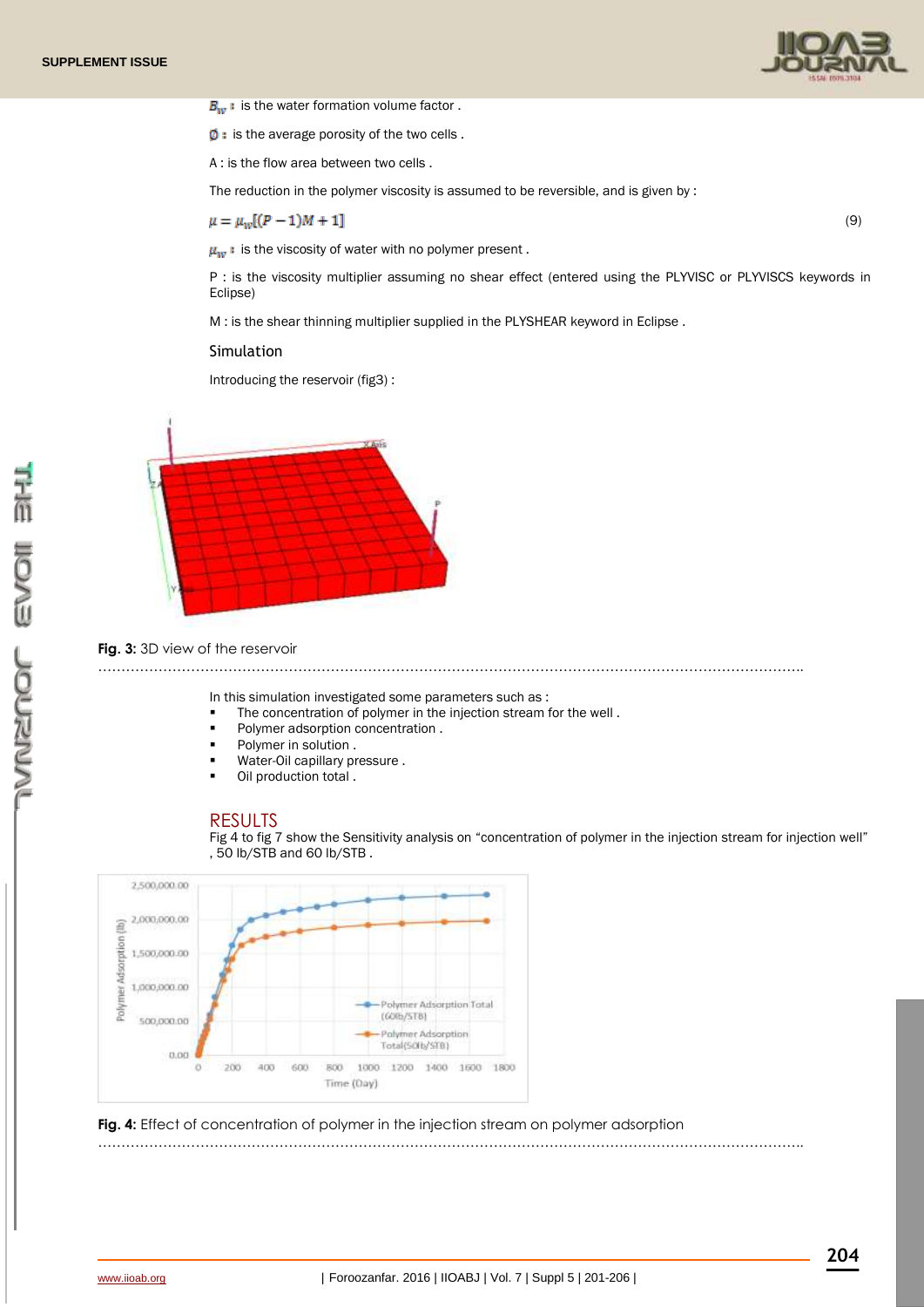



### **Fig. 5:** Effect of concentration of polymer in the injection stream on polymer in solution



#### **Fig . 6:** Effect of concentration of polymer in the injection stream on water-oil Capillary pressure after 1700 days ……………………………………………………………………………………………………………………………………..





#### ……………………………………………………………………………………………………………………………………..

# **CONCLUSION**

Use of polymer is basically improve the relative mobility ratio of oil-water front or augment water flooding . Polymer gels are used to alter water flow to the portion of oil zone that have not been swept properly . According to the simulation results, increasing the concentration of polymer in the injection stream (50 to 60 lb/STB) lead to improve oil recovery due to :

 Increasing adsorption of polymer that lead to block water channels and alter the water flow to the unsweep oil zone .

Increasing the polymer in solution that helps to decrease IFT between oil and water , therefore enhances capillary number .

### CONFLICT OF INTEREST

None

#### ACKNOWLEDGEMENTS

Authors wanted to thank Seyyed Ahmad Razavizadegan, as the present paper is based on his thesis with no.5925.